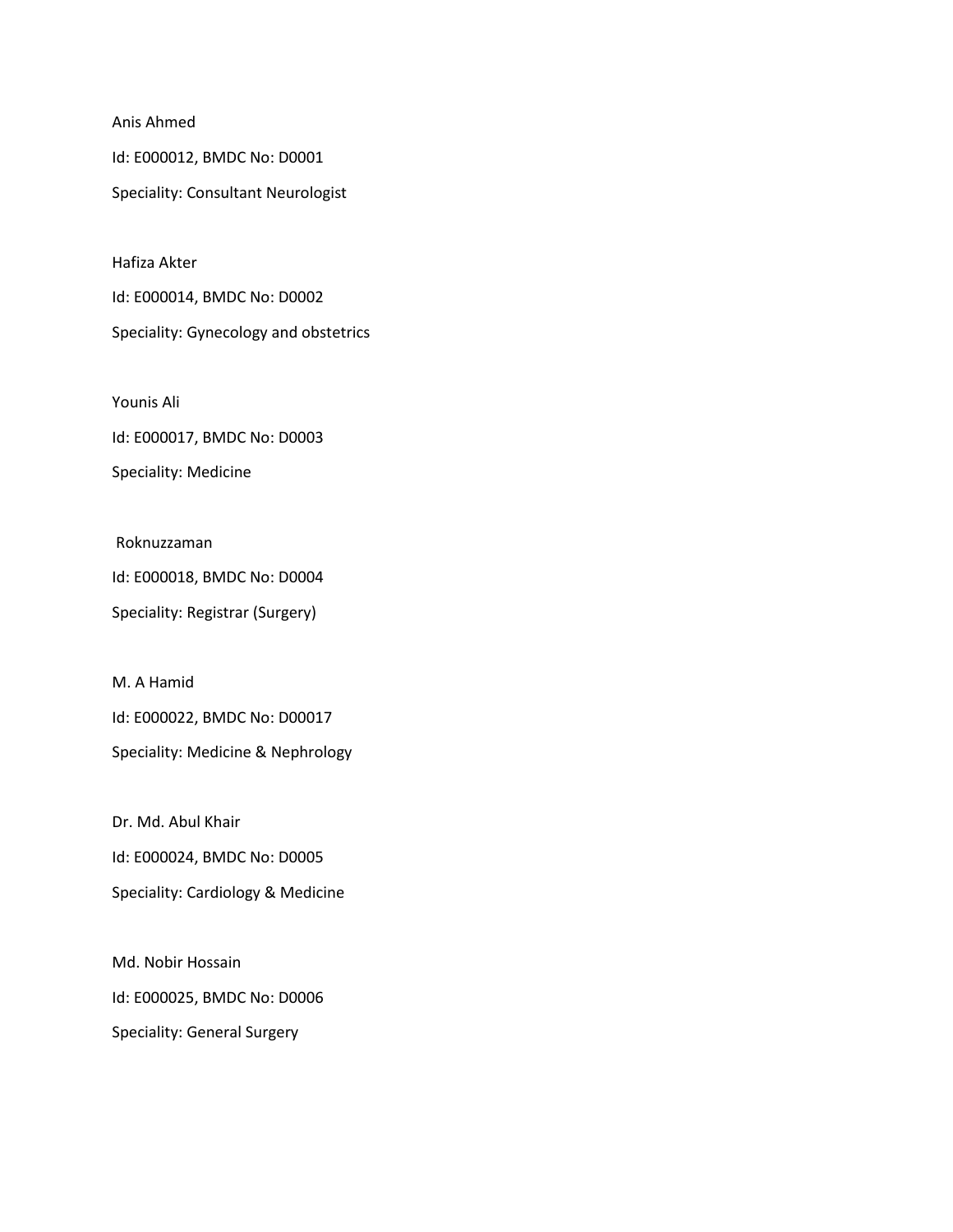Forhad

Id: E000026, BMDC No: SFD

Speciality: Dental

Ferdaus Mahal Rooni Id: E000030, BMDC No: D0007 Speciality: Gynecology and obstetrics

Sabrin Forhad Id: E000059, BMDC No: D0008 Speciality: Gynecology and obstetrics

Abul Hashen Id: E000064, BMDC No: D00014 Speciality: ENT, Head & Neck Surgery

Zahida Id: E000100, BMDC No: D00012 Speciality: Gynecology and obstetrics

Aleya Farzana Id: E000103, BMDC No: D0009 Speciality: Pathology

Deb Prashad Paul Id: E000112, BMDC No: D00010 Speciality: General Laparoscopic Surgeon